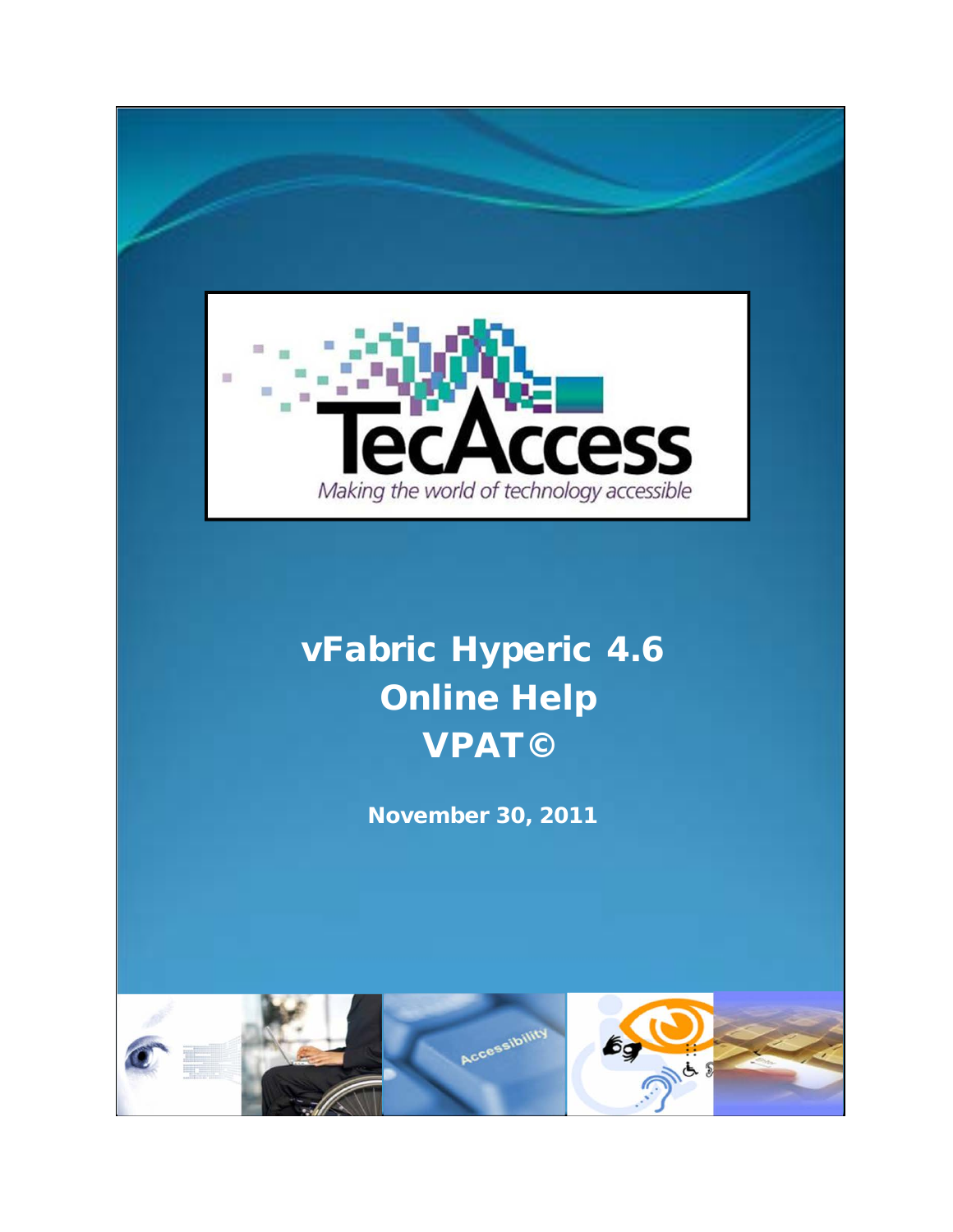

## **VPAT©**

Since the VPAT must be comprehensive, all Section 508 issues on all pages must be corrected to sustain compliance.

| <b>Criteria</b>                                                                    | <b>Supporting</b><br><b>Features</b>      | <b>Remarks and Explanations</b>                     |
|------------------------------------------------------------------------------------|-------------------------------------------|-----------------------------------------------------|
| Section 1194.21 Software Applications<br>and Operating Systems                     | Not Applicable                            | Not Applicable                                      |
| Section 1194.22 Web-based Intranet<br>and Internet Information and<br>Applications | <b>Supports with</b><br><b>Exceptions</b> | Please refer to the 1194.22 section for<br>details. |
| Section 1194.23 Telecommunications<br>Products                                     | Not Applicable                            | Not Applicable                                      |
| Section 1194.24 Video and Multi-<br>media Products                                 | Not Applicable                            | Not Applicable                                      |
| Section 1194.25 Self-Contained,<br><b>Closed Products</b>                          | Not Applicable                            | Not Applicable                                      |
| Section 1194.26 Desktop and Portable<br>Computers                                  | Not Applicable                            | Not Applicable                                      |
| Section 1194.31 Functional<br>Performance Criteria                                 | <b>Supports with</b><br><b>Exceptions</b> | Please refer to the 1194.31 section for<br>details. |
| Section 1194.41 Information,<br>Documentation, and Support                         | <b>Supports</b>                           | Please refer to the 1194.41 section for<br>details. |

#### **Support Levels**

| <b>Support Level</b>                                       | <b>Description</b>                                                                                                                                                               |
|------------------------------------------------------------|----------------------------------------------------------------------------------------------------------------------------------------------------------------------------------|
| <b>Supports</b>                                            | Use this language when you determine the product<br>fully meets the letter and intent of the Criteria.                                                                           |
| <b>Supports with Exceptions/Minor</b><br><b>Exceptions</b> | Use this language when you determine the product<br>does not fully meet the letter and intent of the<br>Criteria, but provides some level of access relative to<br>the Criteria. |
| <b>Supports through Equivalent</b><br><b>Facilitation</b>  | Use this language when you have identified an<br>alternate way to meet the intent of the Criteria or<br>when the product does not fully meet the intent of<br>the Criteria.      |

TecAccess LLC 2410 Granite Ridge Road Building A, Unit 1 Cockville, VA 23146 **CONFIDENTIAL AND PROPRIETARY**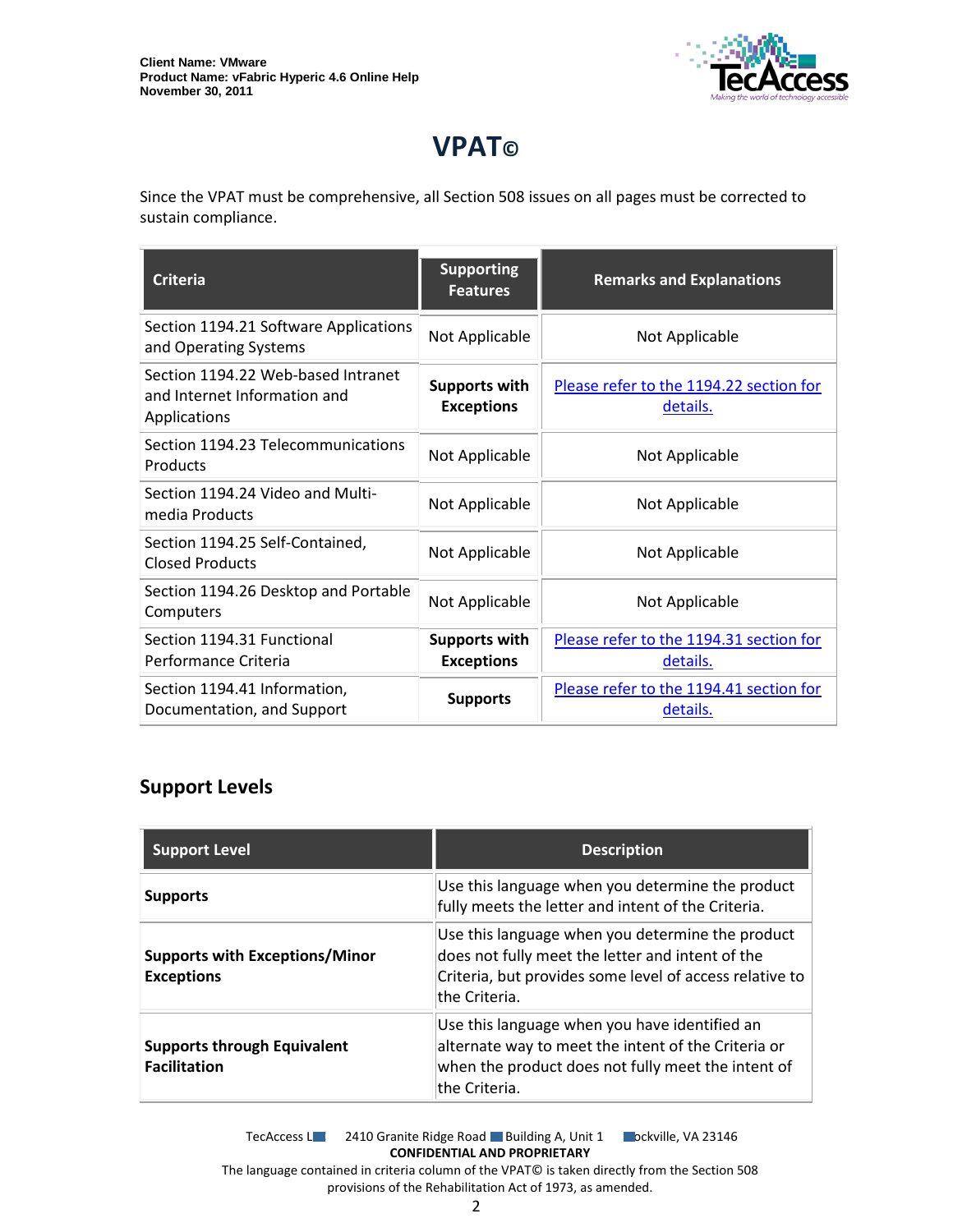

| <b>Support Level</b>                                                       | <b>Description</b>                                                                                                                                                                                                                                                                                                                                  |
|----------------------------------------------------------------------------|-----------------------------------------------------------------------------------------------------------------------------------------------------------------------------------------------------------------------------------------------------------------------------------------------------------------------------------------------------|
| Supports when combined with<br><b>Compatible AT</b>                        | Use this language when you determine the product<br>fully meets the letter and intent of the Criteria when<br>used in combination with Compatible Assistive<br>Technology ("AT"). For example, many software<br>programs can provide speech output when<br>combined with a compatible screen reader<br>(commonly used AT for people who are blind). |
| <b>Does Not Support</b>                                                    | Use this language when you determine the product<br>does not meet the letter or intent of the Criteria.                                                                                                                                                                                                                                             |
| <b>Not Applicable</b>                                                      | Use this language when you determine the Criteria<br>does not apply to the specific product.                                                                                                                                                                                                                                                        |
| <b>Not Applicable - Fundamental</b><br><b>Alteration Exception Applies</b> | Use this language when you determine a<br>Fundamental Alteration of the product would be<br>required to meet the Criteria (see the access board's<br>standards for the definition of "fundamental<br>alteration").                                                                                                                                  |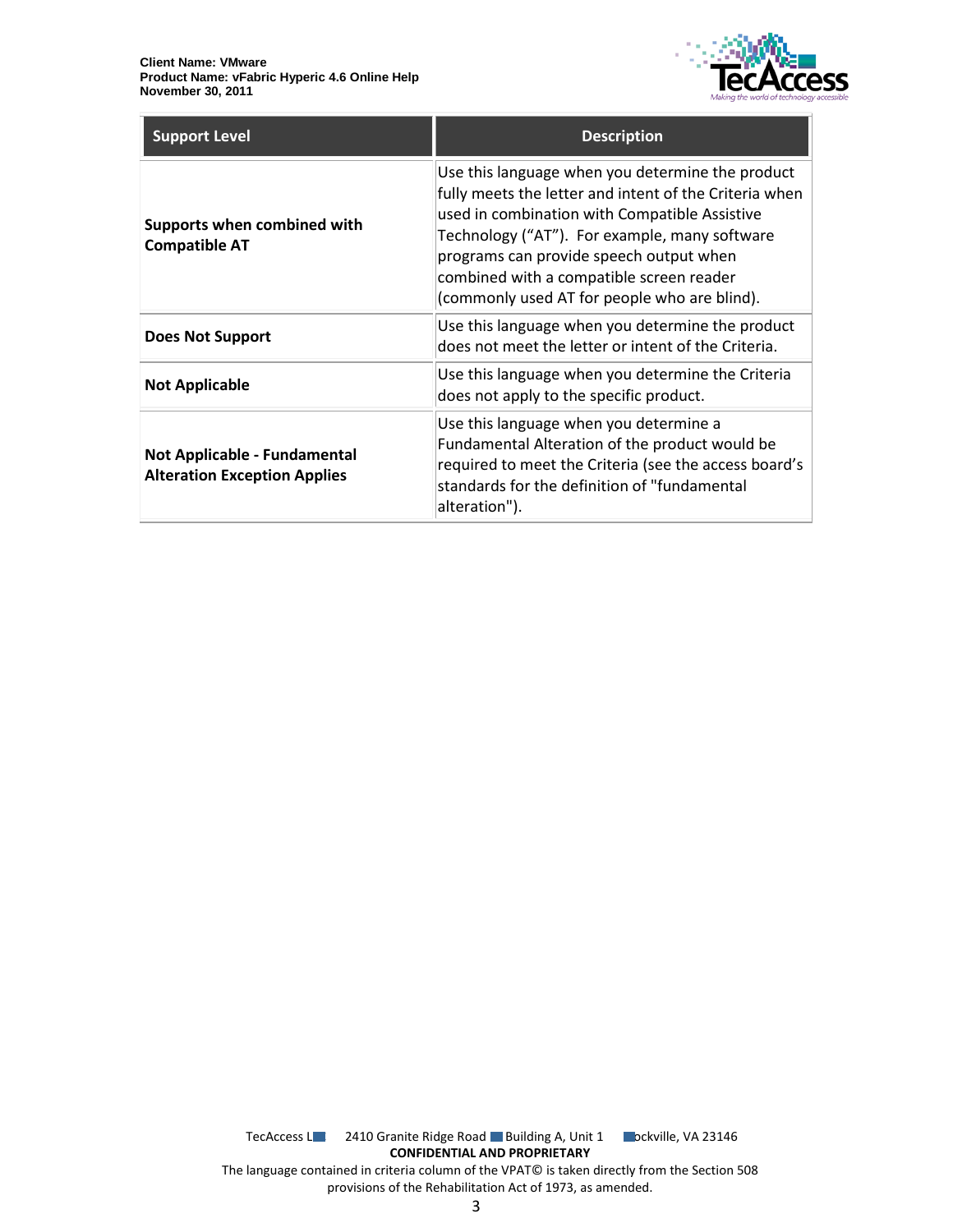

#### <span id="page-3-0"></span>**§ 1194.22 Web-based Intranet and Internet Information and Applications**

| <b>Criteria</b>                                                                                                                                                          | <b>Support Level</b>                      | <b>Remarks and Explanations</b>                                                                                                                                                                                 |
|--------------------------------------------------------------------------------------------------------------------------------------------------------------------------|-------------------------------------------|-----------------------------------------------------------------------------------------------------------------------------------------------------------------------------------------------------------------|
| (a) A text equivalent for every<br>non-text element shall be<br>provided (e.g., via "alt",<br>"longdesc", or in element<br>content).                                     | <b>Supports with</b><br><b>Exceptions</b> | Text equivalents for non-text elements<br>are available to comprehend content<br>and to aid in navigation with some<br>exceptions. Exceptions include many<br>decorative images, screenshots and<br>thumbnails. |
| (b) Equivalent alternatives for any<br>multimedia presentation shall be<br>synchronized with the<br>presentation.                                                        | <b>Not Applicable</b>                     | Web pages do not have multimedia<br>presentations.                                                                                                                                                              |
| (c) Web pages shall be designed<br>so that all information conveyed<br>with color is also available without<br>color, for example from context or<br>markup.             | <b>Not Applicable</b>                     | Web pages do not have information<br>that is conveyed by color only.                                                                                                                                            |
| (d) Documents shall be organized<br>so they are readable without<br>requiring an associated style<br>sheet.                                                              | <b>Supports</b>                           | Web pages are readable when<br>stylesheets are disabled or with user-<br>defined stylesheets.                                                                                                                   |
| (e) Redundant text links shall be<br>provided for each active region of<br>a server-side image map.                                                                      | <b>Not Applicable</b>                     | vFabric Hyperic 4.6 Online Help does<br>not have server-side image maps.                                                                                                                                        |
| (f) Client-side image maps shall be<br>provided instead of server-side<br>image maps except where the<br>regions cannot be defined with an<br>available geometric shape. | <b>Not Applicable</b>                     | vFabric Hyperic 4.6 Online Help does<br>not have client-side image maps.                                                                                                                                        |
| (g) Row and column headers shall<br>be identified for data tables.                                                                                                       | <b>Supports</b>                           | Row and column headers of data<br>tables have identifying information.                                                                                                                                          |
| (h) Markup shall be used to<br>associate data cells and header<br>cells for data tables that have two<br>or more logical levels of row or<br>column headers.             | <b>Not Applicable</b>                     | vFabric Hyperic 4.6 Online Help does<br>not have data tables with multi-level<br>columns or rows.                                                                                                               |
| (i) Frames shall be titled with text<br>that facilitates frame identification<br>and navigation                                                                          | <b>Not Applicable</b>                     | vFabric Hyperic 4.6 Online Help does<br>not have frames.                                                                                                                                                        |
| (j) Pages shall be designed to                                                                                                                                           | <b>Supports</b>                           | Web pages do not have content that                                                                                                                                                                              |

TecAccess L**LC** 2410 Granite Ridge Road Building A, Unit 1 **Rockville, VA 23146 CONFIDENTIAL AND PROPRIETARY**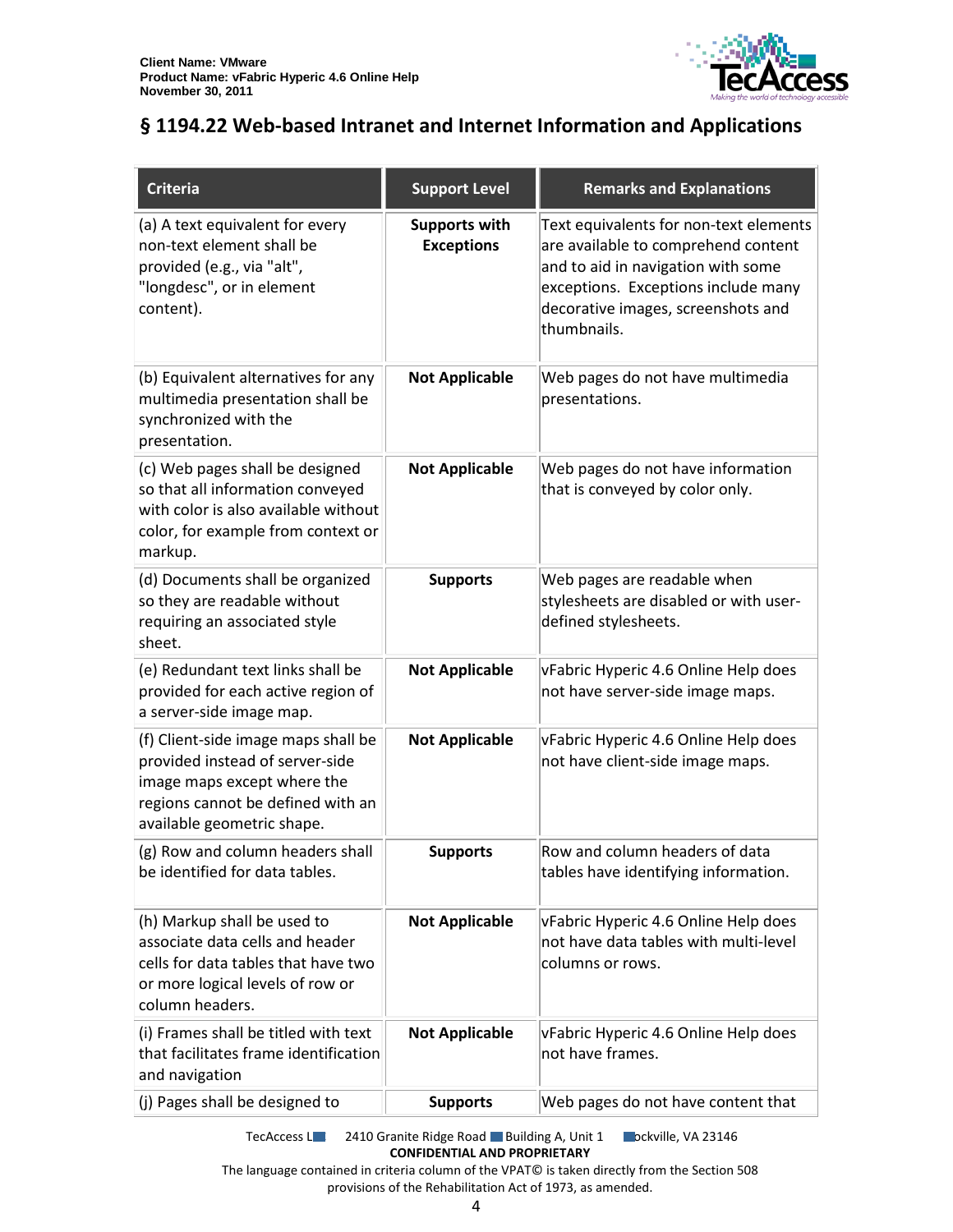

| <b>Criteria</b>                                                                                                                                                                                                                                                                                                             | <b>Support Level</b>    | <b>Remarks and Explanations</b>                                                                                                          |
|-----------------------------------------------------------------------------------------------------------------------------------------------------------------------------------------------------------------------------------------------------------------------------------------------------------------------------|-------------------------|------------------------------------------------------------------------------------------------------------------------------------------|
| avoid causing the screen to flicker<br>with a frequency greater than 2 Hz<br>and lower than 55 Hz.                                                                                                                                                                                                                          |                         | flashes or blinks with a frequency<br>greater than 2 Hz and lower than 55<br>Hz.                                                         |
| (k) A text-only page, with<br>equivalent information or<br>functionality, shall be provided to<br>make a web site comply with the<br>provisions of this part, when<br>compliance cannot be<br>accomplished in any other way.<br>The content of the text-only page<br>shall be updated whenever the<br>primary page changes. | <b>Supports</b>         | Text-only pages are provided since<br>compliance cannot be met any other<br>way or are not required.                                     |
| (I) When pages utilize scripting<br>languages to display content, or to<br>create interface elements, the<br>information provided by the script<br>shall be identified with functional<br>text that can be read by Assistive<br>Technology.                                                                                 | <b>Supports</b>         | Assistive technology and keyboard<br>users can access scripted interfaces.                                                               |
| (m) When a web page requires<br>that an applet, plug-in or other<br>application be present on the<br>client system to interpret page<br>content, the page must provide a<br>link to a plug-in or applet that<br>complies with §1194.21(a)<br>through (I).                                                                   | <b>Does Not Support</b> | vFabric Hyperic 4.6 Online Help does<br>not provide links to accessible applets<br>and/or plug-ins whose files appear on<br>the website. |
| (n) When electronic forms are<br>designed to be completed on-line,<br>the form shall allow people using<br>Assistive Technology to access the<br>information, field elements, and<br>functionality required for<br>completion and submission of the<br>form, including all directions and<br>cues.                          | <b>Not Applicable</b>   | vFabric Hyperic 4.6 Online Help does<br>not have forms.                                                                                  |
| (o) A method shall be provided<br>that permits users to skip<br>repetitive navigation links.                                                                                                                                                                                                                                | <b>Not Applicable</b>   | vFabric Hyperic 4.6 Online Help does<br>not have repetitive links.                                                                       |
| (p) When a timed response is<br>required, the user shall be alerted                                                                                                                                                                                                                                                         | <b>Not Applicable</b>   | vFabric Hyperic 4.6 Online Help does<br>not require timed responses.                                                                     |

TecAccess L**LC** 2410 Granite Ridge Road Building A, Unit 1 **Rockville, VA 23146 CONFIDENTIAL AND PROPRIETARY**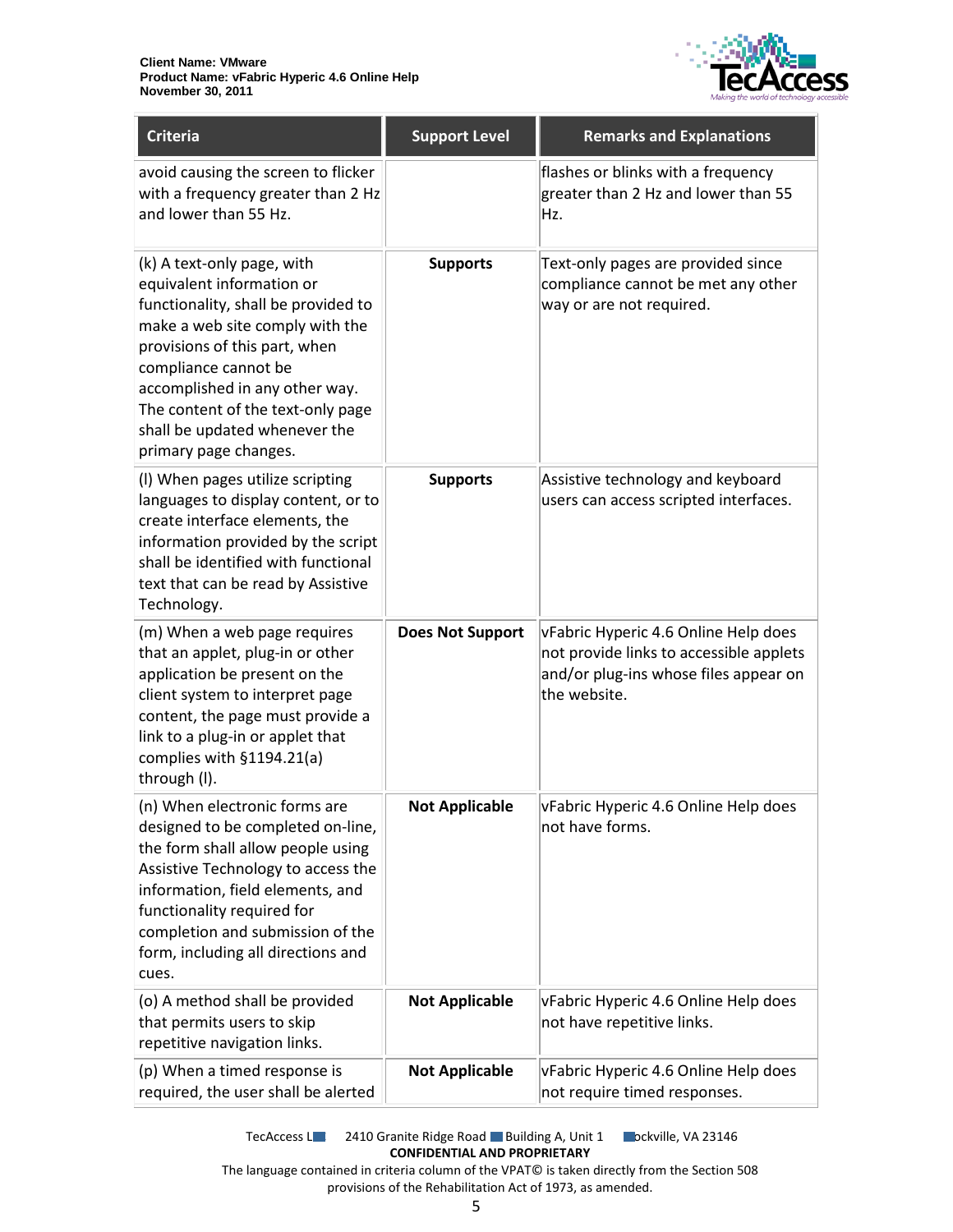

| Criteria                                                        | <b>Support Level</b> | <b>Remarks and Explanations</b> |
|-----------------------------------------------------------------|----------------------|---------------------------------|
| and given sufficient time to<br>indicate more time is required. |                      |                                 |

*Note to 1194.22: The Board interprets paragraphs (a) through (k) of this section as consistent with the following priority 1 Checkpoints of the Web Content Accessibility Guidelines 1.0 (WCAG 1.0) (May 5 1999) published by the Web Accessibility Initiative of the World Wide Web Consortium: Paragraph (a) - 1.1, (b) - 1.4, (c) - 2.1, (d) - 6.1, (e) - 1.2, (f) - 9.1, (g) - 5.1, (h) - 5.2, (i) - 12.1, (j) - 7.1, (k) - 11.4.*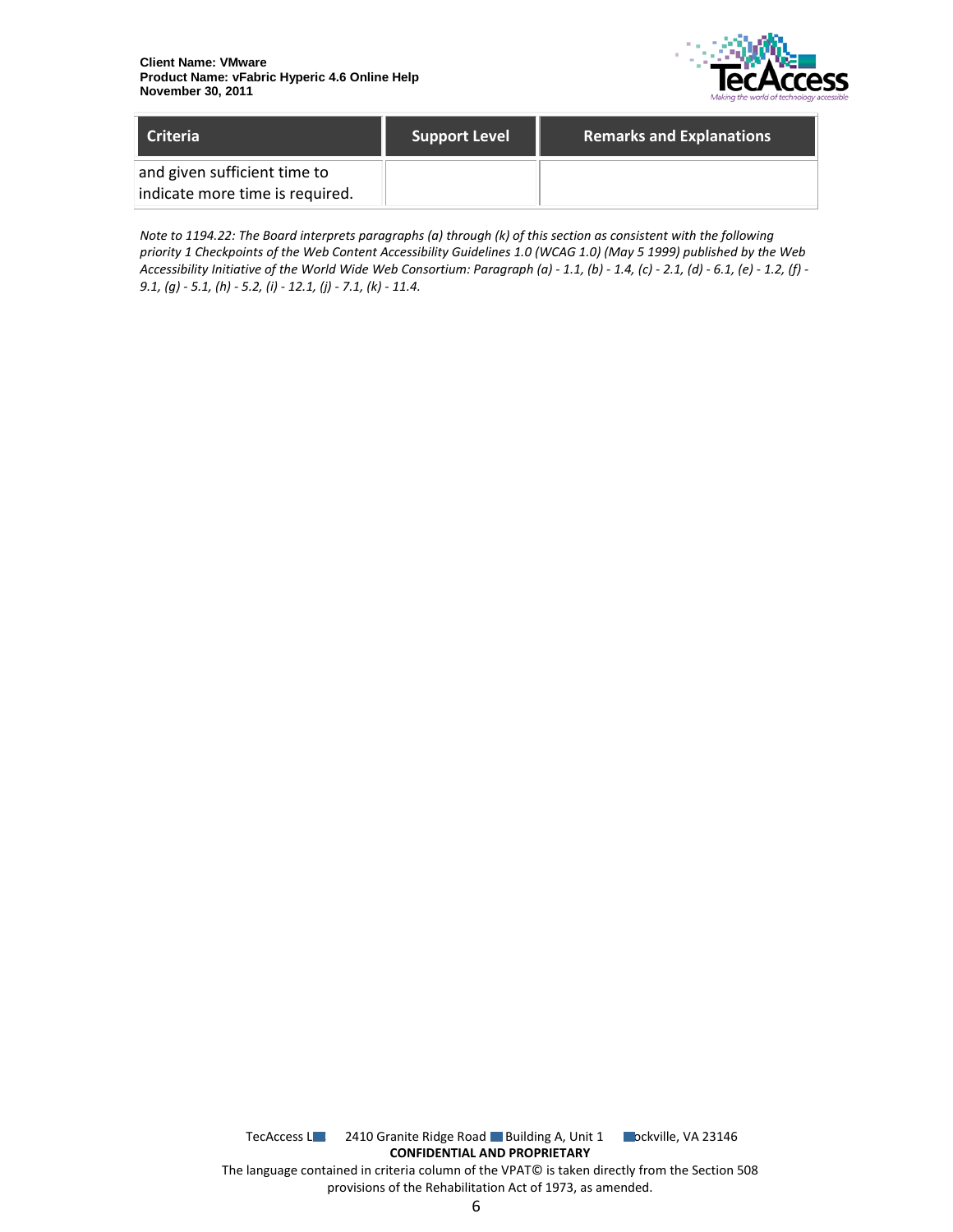

### <span id="page-6-0"></span>**§1194.31 Functional Performance Criteria**

| <b>Criteria</b>                                                                                                                                                                                                                                                                                                                     | <b>Support Level</b>                      | <b>Remarks and Explanations</b>                                                                                                                                                                                                                                               |
|-------------------------------------------------------------------------------------------------------------------------------------------------------------------------------------------------------------------------------------------------------------------------------------------------------------------------------------|-------------------------------------------|-------------------------------------------------------------------------------------------------------------------------------------------------------------------------------------------------------------------------------------------------------------------------------|
| (a) At least one mode of operation<br>and information retrieval that does<br>not require user vision shall be<br>provided, or support for Assistive<br>Technology used by people who<br>are blind or visually impaired shall<br>be provided.                                                                                        | <b>Supports with</b><br><b>Exceptions</b> | Some information retrieval processes<br>and/or operations require vision and<br>may not provide support for assistive<br>technologies. Many decorative images,<br>screenshots and thumbnails do not<br>have text equivalents. Main headings<br>do not have structural markup. |
| (b) At least one mode of operation<br>and information retrieval that does<br>not require visual acuity greater<br>than 20/70 shall be provided in<br>audio and enlarged print output<br>working together or independently,<br>or support for Assistive Technology<br>used by people who are visually<br>impaired shall be provided. | <b>Supports with</b><br><b>Exceptions</b> | Some information retrieval processes<br>and/or operations require vision acuity<br>greater than 20/70 and may not<br>provide support for assistive<br>technologies. Many decorative images,<br>screenshots and thumbnails do not<br>have text equivalents.                    |
| (c) At least one mode of operation<br>and information retrieval that does<br>not require user hearing shall be<br>provided, or support for Assistive<br>Technology used by people who<br>are deaf or hard of hearing shall be<br>provided                                                                                           | <b>Supports</b>                           | vFabric Hyperic 4.6 Online Help does<br>not require hearing for information<br>retrieval and operations. Support for<br>hearing devices may be provided.                                                                                                                      |
| (d) Where audio information is<br>important for the use of a product,<br>at least one mode of operation and<br>information retrieval shall be<br>provided in an enhanced auditory<br>fashion, or support for assistive<br>hearing devices shall be provided.                                                                        | <b>Not Applicable</b>                     | vFabric Hyperic 4.6 Online Help does<br>not have audio information.                                                                                                                                                                                                           |
| (e) At least one mode of operation<br>and information retrieval that does<br>not require user speech shall be<br>provided, or support for Assistive<br>Technology used by people with<br>disabilities shall be provided.                                                                                                            | <b>Supports</b>                           | vFabric Hyperic 4.6 Online Help does<br>not require speech for information<br>retrieval or operations. Support for<br>assistive technologies may be provided.                                                                                                                 |
| (f) At least one mode of operation<br>and information retrieval that does<br>not require fine motor control or<br>simultaneous actions and that is                                                                                                                                                                                  | <b>Supports</b>                           | vFabric Hyperic 4.6 Online Help does<br>not require fine motor control or<br>simultaneous actions. Persons with<br>dexterity impairments can perform                                                                                                                          |

TecAccess L**LC** 2410 Granite Ridge Road Building A, Unit 1 **Rockville, VA 23146 CONFIDENTIAL AND PROPRIETARY**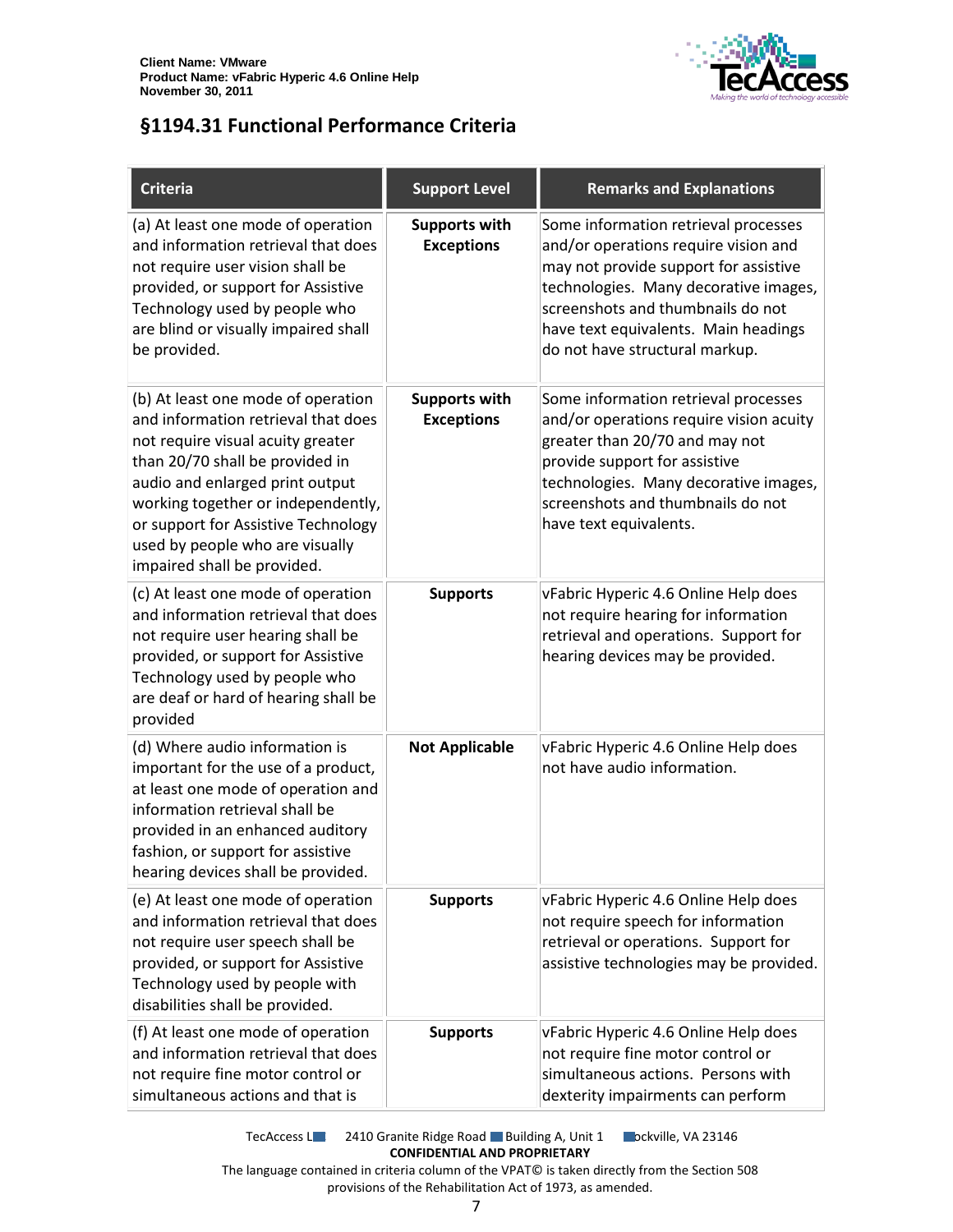

| <b>Criteria</b>                                                | <b>Support Level</b> | <b>Remarks and Explanations</b> |
|----------------------------------------------------------------|----------------------|---------------------------------|
| operable with limited reach and<br>strength shall be provided. |                      | product operations.             |